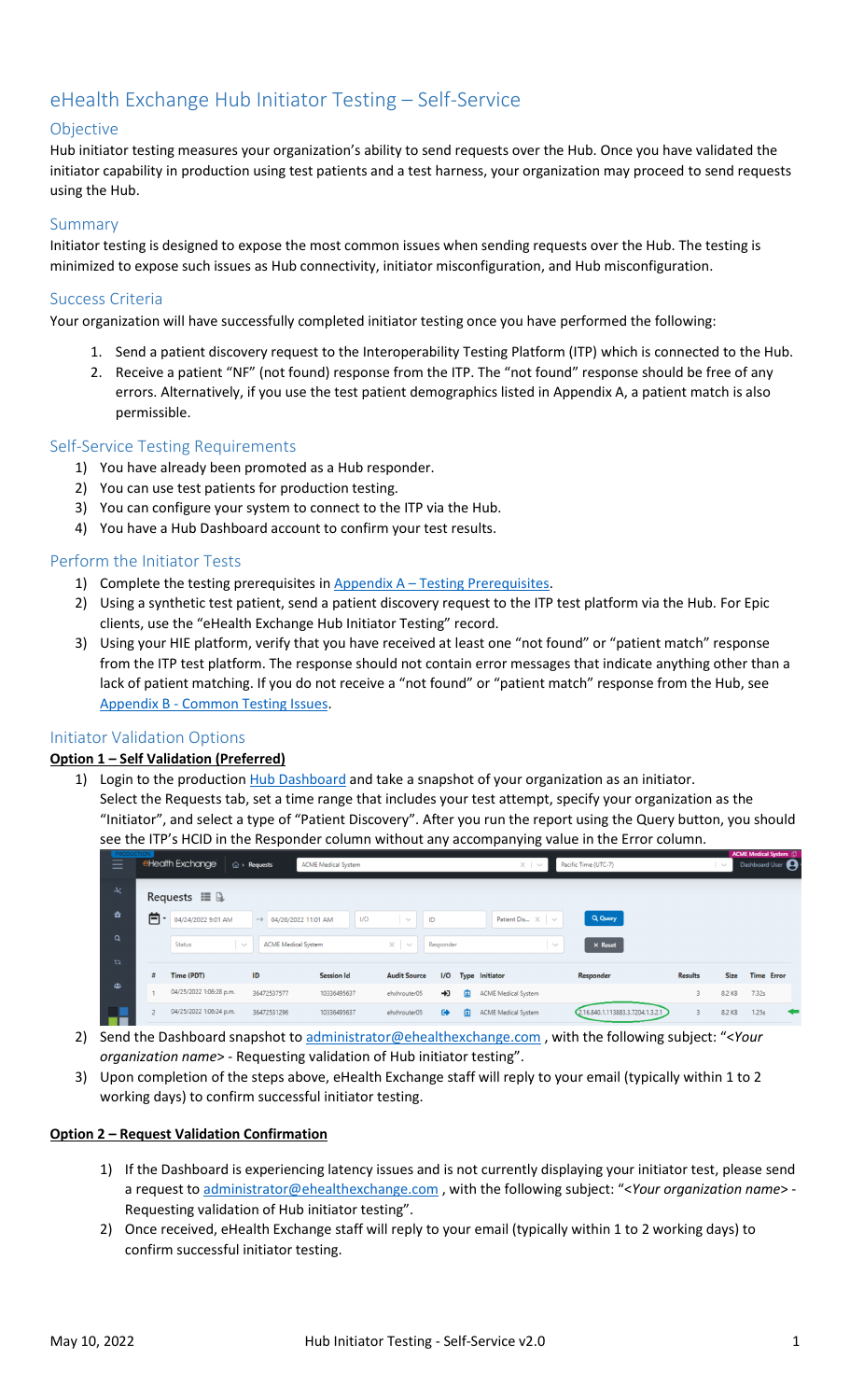## Appendix A - Testing Prerequisites

#### *1. Hub Dashboard Access*

- Please confirm you have a Hub Dashboard login. Each Participant has an "authorized-user" at their organization who can create additional Hub Dashboard accounts for their organization. If you have not been provisioned with a Dashboard account, please email [administrator@ehealthexchange.org](mailto:administrator@ehealthexchange.org) to request an account. Provide the following:
	- 1. An email address which will be used as your login ID
	- 2. A mobile phone number which will be used for two-factor authentication.

#### *2. Test Patient Usage*

• Populate your production system with at least one test patient. The test patient will be used to query the ITP via the Hub. Use the test patient suggested below if you want the ITP to return a matching "patient found" response for patient discovery messages.

| <b>First Name</b>            | <b>CHDRONE</b>            |
|------------------------------|---------------------------|
| <b>Middle Initial</b>        |                           |
| <b>Last Name</b>             | <b>CHDRZZZTESTPATIENT</b> |
| <b>DOB</b>                   | 3/3/1960                  |
| Gender                       | м                         |
| <b>SSN</b>                   | 666000006                 |
| <b>Street Address Line 1</b> | 1234 Howard St.           |
| <b>City</b>                  | LA JOLLA                  |
| <b>State</b>                 | CA                        |
|                              |                           |
| <b>Zip</b>                   | 92038                     |
| <b>Country</b>               | <b>USA</b>                |

• The test patient should be setup to permit a query to an external system. In some systems (such as Epic's Care Everywhere), this may mean that the test patient will be required to have an active encounter and have minimal synthetic medical data associated to the test patient.

#### *3. ITP Connectivity*

- Configure your production system to send test messages to the Hub ITP testing platform. The Hub ITP XCPD endpoint and HCID is below.
- Participants using Epic may reach out to their Epic TS for an organization record ("DXO" record) for eHealth Exchange Hub initiator testing.

| <b>Test Responder</b>             | Hub ITP                                                                                                    |
|-----------------------------------|------------------------------------------------------------------------------------------------------------|
| <b>Environment</b>                | Production                                                                                                 |
| <b>HCID</b>                       | 2.16.840.1.113883.3.7204.1.3.2.1                                                                           |
| <b>Patient Discovery Endpoint</b> | https://hub001prod.ehealthexchange.org/ehx/1.0.0/iti55/2.0? eHxHubRouteTo=2.16.840.1.113883.3.7204.1.3.2.1 |